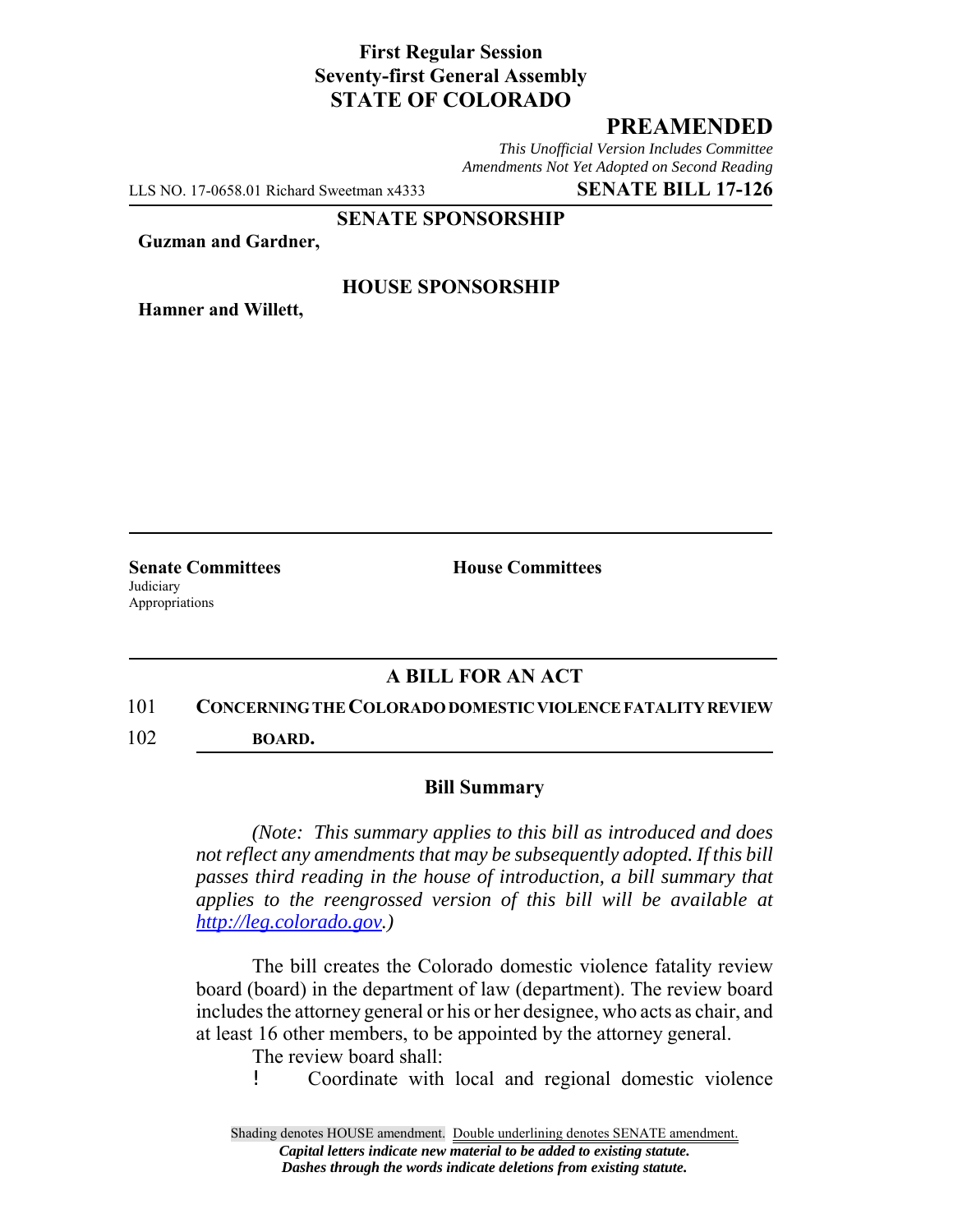review teams (review teams) to collect data;

- ! Review and analyze the data; and
- ! Prepare recommendations for the general assembly.

The board shall submit a written report of its recommendations to the health and human services and judiciary committees of the senate and the public health care and human services and judiciary committees of the house of representatives on or before December 1, 2018, and on or before December 1 each year thereafter. The report may include, but is not limited to the following:

- ! Recommendations for improving communication between public and private organizations and agencies;
- ! The number of domestic violence fatalities and near-death incidents that occurred in each county during the preceding year and the factors associated with each fatality;
- ! Recommendations for reducing the incidence of domestic violence in the state, and for improving responses to domestic violence incidents by the legal system and by communities; and
- ! Recommendations directed at primary prevention of domestic violence.

A city, county, or district court may establish a review team to review fatal and near-fatal incidents of domestic violence, related domestic violence matters, and suicides related to domestic abuse. Each review team shall collect data and report it to their communities and to the review board. A local or regional child fatality prevention review team may operate as a domestic violence review team.

The bill creates the Colorado domestic violence review board cash fund (fund) and authorizes the department and the review board to seek, accept, and expend gifts, grants, and donations to the fund from private or public sources.

The board is repealed, effective September 1, 2028. Before the repeal, the review board shall be reviewed by the department of regulatory agencies.

1 *Be it enacted by the General Assembly of the State of Colorado:*

2 **SECTION 1. Legislative declaration.** (1) The general assembly

- 3 hereby finds and declares that:
- 4 (a) Domestic violence involves patterns of abuse, and may involve
- 5 harm with escalating levels of seriousness, including murders, suicides,
- 6 and near-death tragedies;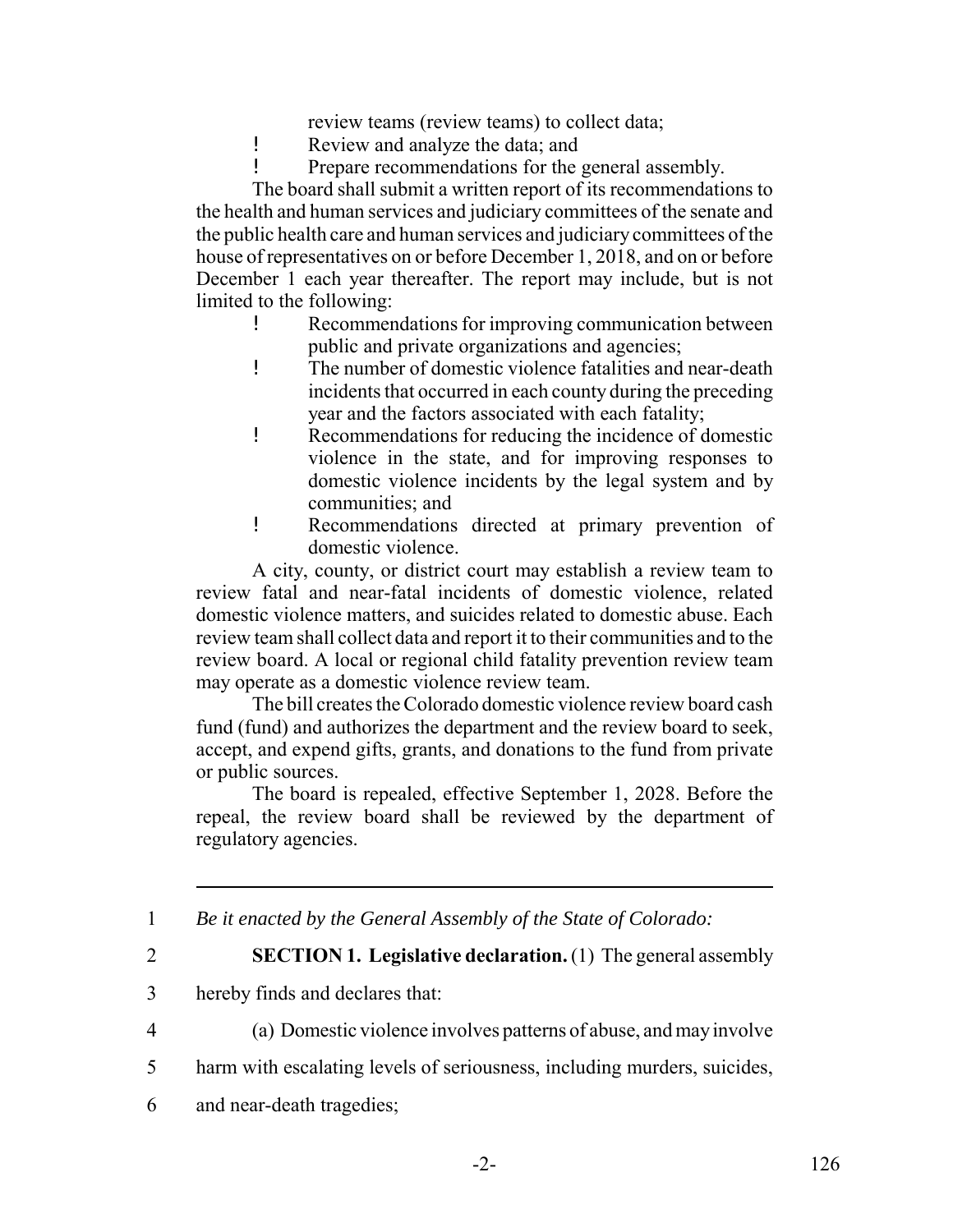- (b) From 2011 to 2015, at least one hundred and ninety-six Coloradans died as a result of domestic violence;
- (c) Many of these deaths may have been prevented if information regarding offender containment and tools for victim safety were available at the time; and
- (d) It is necessary to establish a Colorado domestic violence fatality review board to:
- (I) Examine data collected by local and regional domestic violence fatality review teams;
- (II) Identify measures to help prevent domestic violence fatalities and near-death incidents; and
- (III) Make annual policy recommendations concerning domestic violence to the general assembly.
- (2) The general assembly acknowledges the Denver metro domestic violence fatality review committee as domestic violence fatality review experts based on the fact that the committee has been conducting domestic violence fatality review and related research for more than twenty years and has gained a local and national reputation for being the most research-based domestic violence fatality review committee in the country.
- **SECTION 2.** In Colorado Revised Statutes, **add** part 7 to article 31 of title 24 as follows:
- PART 7 COLORADO DOMESTIC VIOLENCE FATALITY REVIEW BOARD **24-31-701. Definitions.** AS USED IN THIS PART 7, UNLESS THE CONTEXT REQUIRES OTHERWISE:
	-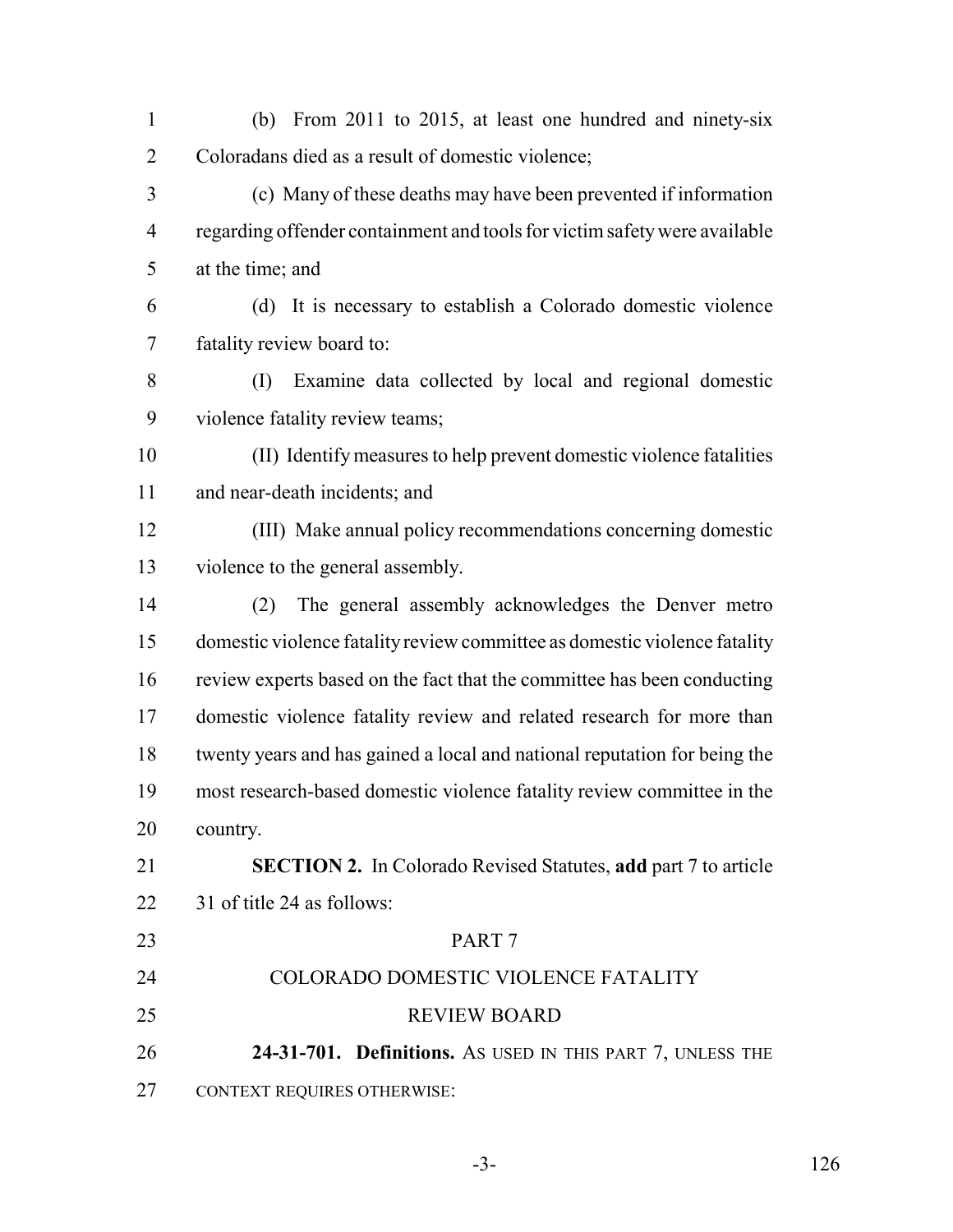(1) "DEPARTMENT" MEANS THE DEPARTMENT OF LAW. (2) "FUND" MEANS THE COLORADO DOMESTIC VIOLENCE FATALITY REVIEW BOARD CASH FUND CREATED IN SECTION 24-31-705. (3) "REVIEW BOARD" MEANS THE COLORADO DOMESTIC VIOLENCE FATALITY REVIEW BOARD CREATED IN SECTION 24-31-702. (4) "REVIEW TEAM" MEANS A LOCAL OR REGIONAL DOMESTIC VIOLENCE FATALITY REVIEW TEAM. **24-31-702. Colorado domestic violence fatality review board - creation - membership - purpose - duties.** (1) THE COLORADO DOMESTIC VIOLENCE FATALITY REVIEW BOARD IS ESTABLISHED IN THE DEPARTMENT TO: (a) EXAMINE DATA COLLECTED BY REVIEW TEAMS DURING THE PRECEDING YEAR; (b) IDENTIFY MEASURES TO HELP PREVENT DOMESTIC VIOLENCE FATALITIES AND NEAR-DEATH INCIDENTS; (c) ESTABLISH UNIFORM METHODS FOR COLLECTING, ANALYZING, AND STORING DATA RELATING TO DOMESTIC VIOLENCE FATALITIES AND NEAR-DEATH INCIDENTS; AND (d) MAKE ANNUAL POLICY RECOMMENDATIONS CONCERNING 20 DOMESTIC VIOLENCE TO THE GENERAL ASSEMBLY. (2) (a) THE REVIEW BOARD INCLUDES THE ATTORNEY GENERAL OR HIS OR HER DESIGNEE, WHO SHALL ACT AS CHAIR, AND AT LEAST 23 SEVENTEEN BUT NOT MORE THAN TWENTY OTHER MEMBERS, TO BE 24 APPOINTED BY THE ATTORNEY GENERAL ON OR BEFORE OCTOBER 1, 2017, AS FOLLOWS: **(I) A MEDICAL PROFESSIONAL WITH FORENSIC EXPERIENCE;** (II) A DOMESTIC VIOLENCE ADVOCATE REPRESENTING A SHELTER

-4- 126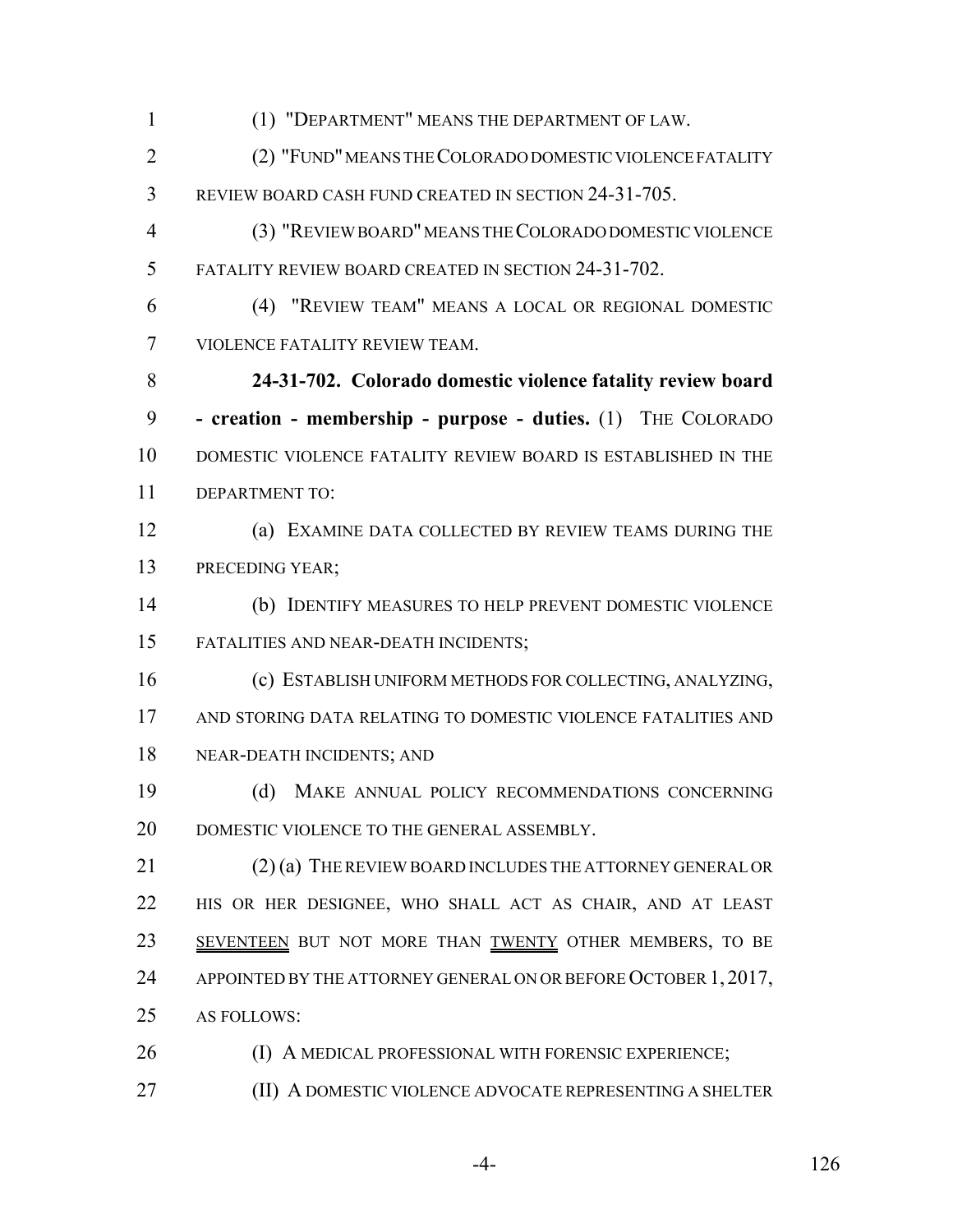OR OTHER DOMESTIC VIOLENCE SERVICE ORGANIZATIONS, WHO MAY NOT TESTIFY WITHOUT CONSENT OF A VICTIM PURSUANT TO SECTION 13-90-107 3  $(1)(k)(II);$ 

 (III) A REPRESENTATIVE OF THE PRIVATE CRIMINAL DEFENSE BAR; (IV) A REPRESENTATIVE OF A LAW ENFORCEMENT AGENCY;

 (V) THE EXECUTIVE DIRECTOR OF THE DEPARTMENT OF PUBLIC HEALTH AND ENVIRONMENT, OR HIS OR HER DESIGNEE;

 (VI) A REPRESENTATIVE OF A CITY ATTORNEY'S OFFICE IN COLORADO WHO HAS EXPERIENCE WORKING WITH VICTIMS OF DOMESTIC VIOLENCE OR PROSECUTING DOMESTIC VIOLENCE OFFENDERS;

**(VII)** A REPRESENTATIVE OF A STATEWIDE NONPROFIT ORGANIZATION THAT OFFERS TRAINING AND EXPERT ADVICE TO DOMESTIC VIOLENCE PROGRAMS THAT SERVE SURVIVORS OF DOMESTIC VIOLENCE, DATING VIOLENCE, AND STALKING;

 (VIII) A REPRESENTATIVE OF THE DEPARTMENT OF HUMAN SERVICES' ADULT PROTECTION SERVICES;

17 (IX) A REPRESENTATIVE OF THE DEPARTMENT OF HUMAN SERVICES' CHILD PROTECTION SERVICES;

 (X) A REPRESENTATIVE OF A PROBATION, PAROLE, OR COMMUNITY CORRECTIONS PROGRAM;

 (XI) A REPRESENTATIVE DESIGNATED BY THE COLORADO DISTRICT ATTORNEYS' COUNCIL;

23 (XII) A REPRESENTATIVE OF A DOMESTIC VIOLENCE TREATMENT PROVIDER SPECIALIZING IN OFFENDER TREATMENT;

25 (XIII) TWO DOMESTIC VIOLENCE SURVIVORS;

(XIV) A REPRESENTATIVE OF THE DOMESTIC VIOLENCE OFFENDER

27 MANAGEMENT BOARD CREATED IN SECTION 16-11.8-103;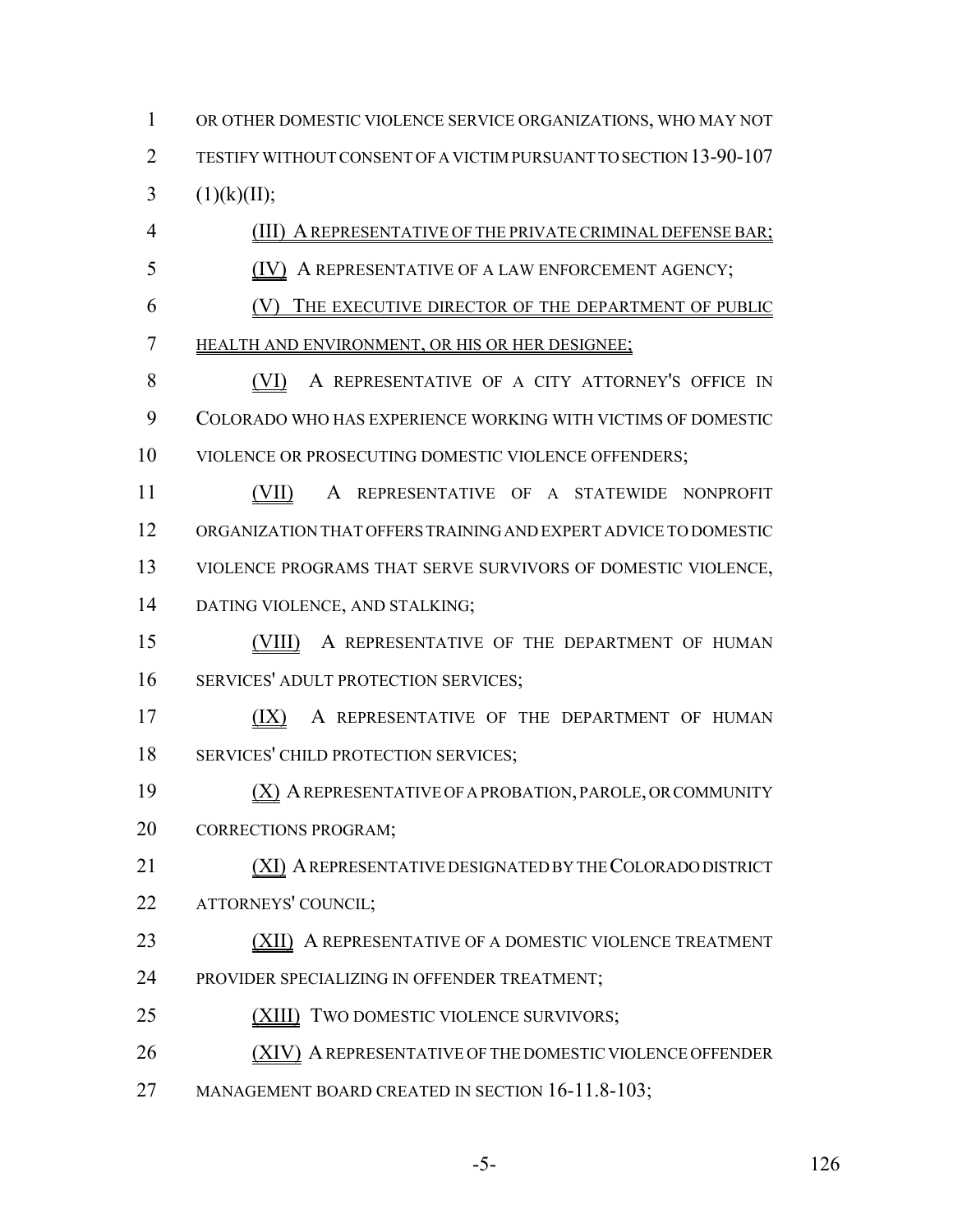1 (XV) A REPRESENTATIVE OF THE DENVER METRO DOMESTIC VIOLENCE FATALITY REVIEW COMMITTEE;

(XVI) A JUDGE OR MAGISTRATE; AND

 (XVII) SUCH OTHER MEMBERS AS THE ATTORNEY GENERAL MAY DETERMINE, WHOSE CONTRIBUTIONS WOULD BE VALUABLE TO THE WORK OF THE REVIEW BOARD; EXCEPT THAT THE ATTORNEY GENERAL MAY NOT APPOINT MORE THAN TWO MEMBERS PURSUANT TO THIS SUBSECTION  $8 \qquad (2)(a)(XVII).$ 

(b) THE REVIEW BOARD MUST, TO THE EXTENT PRACTICABLE:

- 10 (I) INCLUDE MEMBERS FROM THROUGHOUT THE STATE;
- (II) INCLUDE MEMBERS WITH DISABILITIES;

12 (III) REFLECT THE ETHNIC DIVERSITY OF THE STATE; AND

 (IV) INCLUDE MEMBERS WHO HAVE KNOWLEDGE OF AND EXPERIENCE WITH DOMESTIC VIOLENCE.

 (c) MEMBERS OF THE REVIEW BOARD, OTHER THAN THE ATTORNEY GENERAL, SERVE FOR FOUR-YEAR TERMS AND ARE ELIGIBLE FOR REAPPOINTMENT NO MORE THAN TWO TIMES AT THE EXPIRATION OF A FOUR-YEAR TERM.

 (d) MEMBERS OF THE REVIEW BOARD SERVE WITHOUT COMPENSATION BUT MAY RECEIVE PER DIEM AND REIMBURSEMENT FOR 21 COSTS, SUBJECT TO THE AVAILABILITY OF FUNDS.

 (e) THE ATTORNEY GENERAL MAY FILL ANY VACANCIES ON THE REVIEW BOARD AT ANY TIME.

24 (f) BEFORE COMMENCING HIS OR HER SERVICE ON THE REVIEW TEAM, EACH MEMBER SHALL SUBMIT HIS OR HER FINGERPRINTS TO THE COLORADO BUREAU OF INVESTIGATION FOR THE PURPOSES OF A CRIMINAL BACKGROUND CHECK. THE BUREAU SHALL FORWARD THE RESULTS OF

-6- 126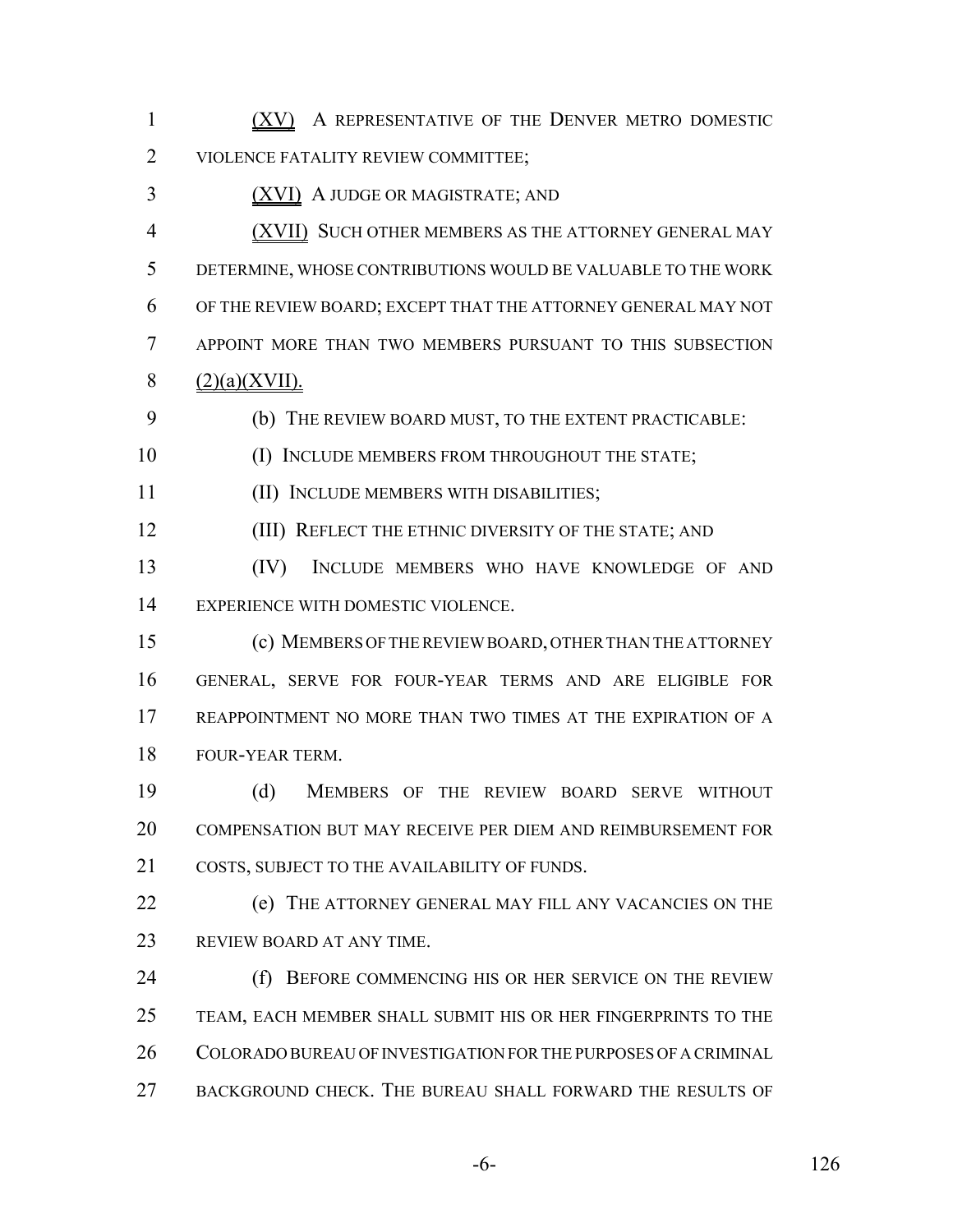EACH BACKGROUND CHECK TO THE ATTORNEY GENERAL.

 (3) THE REVIEW BOARD SHALL CONVENE ITS FIRST MEETING ON OR BEFORE NOVEMBER 1, 2017, AND SHALL MEET THEREAFTER AS DETERMINED BY THE MEMBERSHIP.

 (4) THE REVIEW BOARD SHALL COORDINATE WITH REVIEW TEAMS TO COLLECT DATA, REVIEW AND ANALYZE THE DATA, AND PREPARE RECOMMENDATIONS FOR THE GENERAL ASSEMBLY. THE REVIEW BOARD SHALL SUBMIT A WRITTEN REPORT OF ITS RECOMMENDATIONS TO THE HEALTH AND HUMAN SERVICES AND JUDICIARY COMMITTEES OF THE SENATE AND THE PUBLIC HEALTH CARE AND HUMAN SERVICES AND JUDICIARY COMMITTEES OF THE HOUSE OF REPRESENTATIVES, OR ANY 12 SUCCESSOR COMMITTEES, ON OR BEFORE DECEMBER 1, 2018, AND ON OR BEFORE DECEMBER 1 EACH YEAR THEREAFTER. NOTWITHSTANDING THE 14 PROVISIONS OF SECTION 24-1-136 (11)(a)(I), THE REPORT REQUIRED IN THIS SUBSECTION (4) EXPIRES ON SEPTEMBER 1,2022.THE REVIEW BOARD SHALL MAKE THE REPORT AVAILABLE TO THE PUBLIC ON THE DEPARTMENT'S WEBSITE. THE REPORT MAY INCLUDE, BUT IS NOT LIMITED TO, THE FOLLOWING:

 (a) RECOMMENDATIONS FOR IMPROVING COMMUNICATION 20 BETWEEN PUBLIC AND PRIVATE ORGANIZATIONS AND AGENCIES;

 (b) THE NUMBER OF DOMESTIC VIOLENCE FATALITIES AND NEAR-DEATH INCIDENTS THAT OCCURRED IN EACH COUNTY DURING THE PRECEDING YEAR AND THE FACTORS ASSOCIATED WITH EACH FATALITY; (c) RECOMMENDATIONS FOR:

 (I) REDUCING THE INCIDENCE OF DOMESTIC VIOLENCE IN THE STATE; AND

(II) IMPROVING RESPONSES TO DOMESTIC VIOLENCE INCIDENTS BY

$$
-7-
$$

-7- 126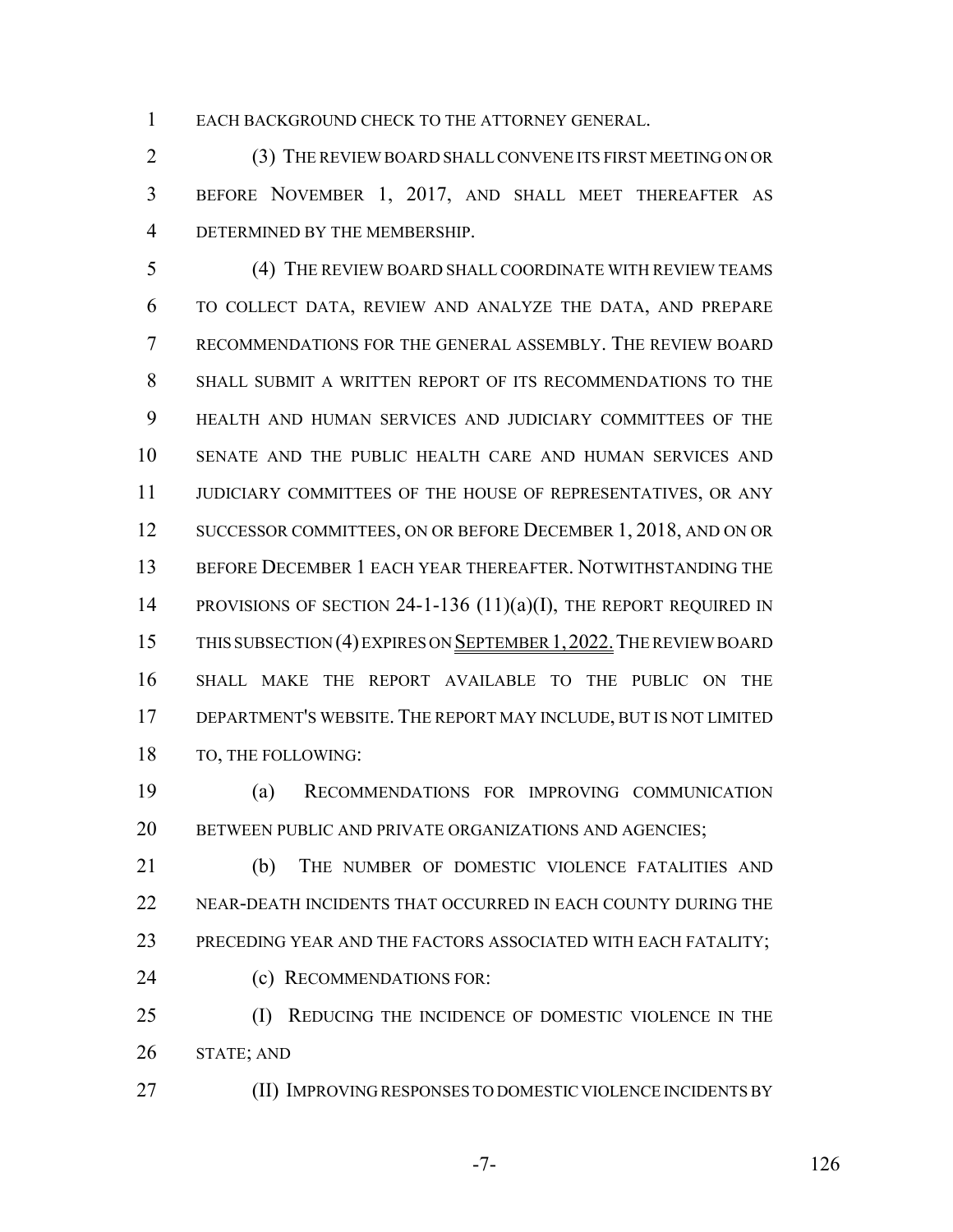THE LEGAL SYSTEM AND BY COMMUNITIES; AND

2 (d) RECOMMENDATIONS DIRECTED AT PRIMARY PREVENTION OF DOMESTIC VIOLENCE.

 (5) CASE REVIEW DATA WILL BE STORED IN THE MANNER DETERMINED BY THE REVIEW BOARD. THE REVIEW BOARD SHALL WORK WITH REVIEW TEAMS TO INCORPORATE AND MAINTAIN EXISTING DATA COLLECTION METHODS.

**(6)** IN ADDITION TO COLLABORATING WITH REVIEW TEAMS, THE REVIEW BOARD MAY COLLABORATE WITH OTHER AGENCIES OR ORGANIZATIONS TO FULFILL ITS DUTIES PURSUANT TO THIS PART 7.

 (7) NOTWITHSTANDING ANY PROVISION OF THIS SECTION, THE REVIEW BOARD IS AUTHORIZED TO REVIEW CASE DATA ONLY FROM CASES THAT HAVE BEEN CLOSED BY EACH LAW ENFORCEMENT AGENCY THAT INVESTIGATED OR PROSECUTED EACH SUCH CASE.

 **24-31-703. Local and regional domestic violence fatality review teams - creation - membership - purpose - duties.** (1) A CITY, COUNTY, OR DISTRICT COURT MAY ESTABLISH A REVIEW TEAM TO REVIEW FATAL AND NEAR-FATAL INCIDENTS OF DOMESTIC VIOLENCE, RELATED DOMESTIC VIOLENCE MATTERS, AND SUICIDES RELATED TO DOMESTIC ABUSE.

 (2) IN ESTABLISHING A REVIEW TEAM, A CITY, COUNTY, OR DISTRICT COURT, TO THE EXTENT PRACTICABLE, SHALL SELECT TEAM MEMBERS WITH SUBJECT-MATTER EXPERTISE FROM THE FOLLOWING ENTITIES, WITH AN ATTEMPT TO REFLECT THE RACIAL AND ETHNIC MAKEUP OF THE CITY, COUNTY, OR JUDICIAL DISTRICT:

**(a) APPROPRIATE COUNTY DEPARTMENTS;** 

(b) DOMESTIC VIOLENCE SERVICE PROVIDERS;

-8- 126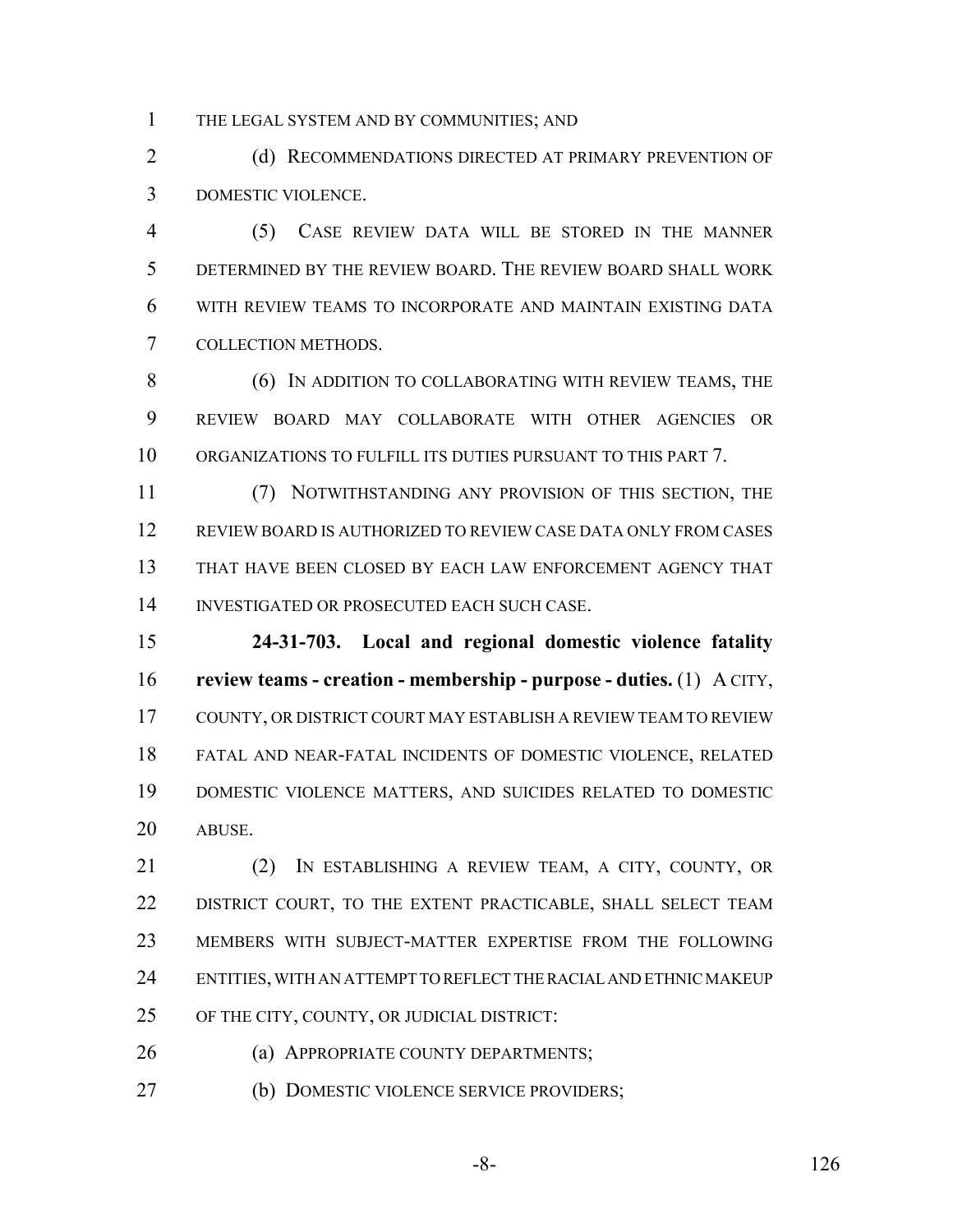(c) LAW ENFORCEMENT AGENCIES; 2 (d) PROSECUTORS' OFFICES; (e) ONE OR MORE COUNTY DEPARTMENTS OF PUBLIC HEALTH; 4 (f) ONE OR MORE COUNTY DEPARTMENTS OF HUMAN OR SOCIAL SERVICES; (g) ONE OR MORE CORONER'S OFFICES OR COUNTY MEDICAL EXAMINER'S OFFICES OR DESIGNEES THEREOF; 8 (h) BATTERER INTERVENTION SERVICES PROVIDERS; (i) THE LOCAL PAROLE DIVISION OF THE STATE BOARD OF PAROLE; 10 (i) THE LOCAL PROBATION DEPARTMENT; (k) HOSPITALS; 12 (1) JUDGES OF THE COUNTY AND DISTRICT COURTS; (m) CLERKS OF THE COUNTY AND DISTRICT COURTS; AND (n) SURVIVORS OF DOMESTIC VIOLENCE. (3) (a) EACH REVIEW TEAM SHALL COLLECT DATA ON DOMESTIC VIOLENCE FATALITIES AND NEAR-DEATH INCIDENTS, CONDUCT INDIVIDUAL CASE REVIEWS OF DOMESTIC VIOLENCE FATALITIES AND NEAR-DEATH INCIDENTS, DOCUMENT CASE CHARACTERISTICS OF THOSE CASE REVIEWS, AND REPORT THIS INFORMATION TO THEIR COMMUNITIES AND TO THE REVIEW BOARD. (b) EACH REVIEW TEAM SHALL DETERMINE ITS OWN STRUCTURE AND ACTIVITIES; EXCEPT THAT, TO ENSURE STATEWIDE CONSISTENCY, EACH REVIEW TEAM SHALL USE ANY UNIFORM METHOD FOR COLLECTING, ANALYZING, OR STORING DATA THAT IS ESTABLISHED BY THE REVIEW 25 BOARD PURSUANT TO SECTION 24-31-702  $(1)(c)$ . (c) EACH REVIEW TEAM SHALL DETERMINE WHICH INCIDENTS TO

REVIEW. A REVIEW BY A REVIEW TEAM MAY INCLUDE EXAMINATION AND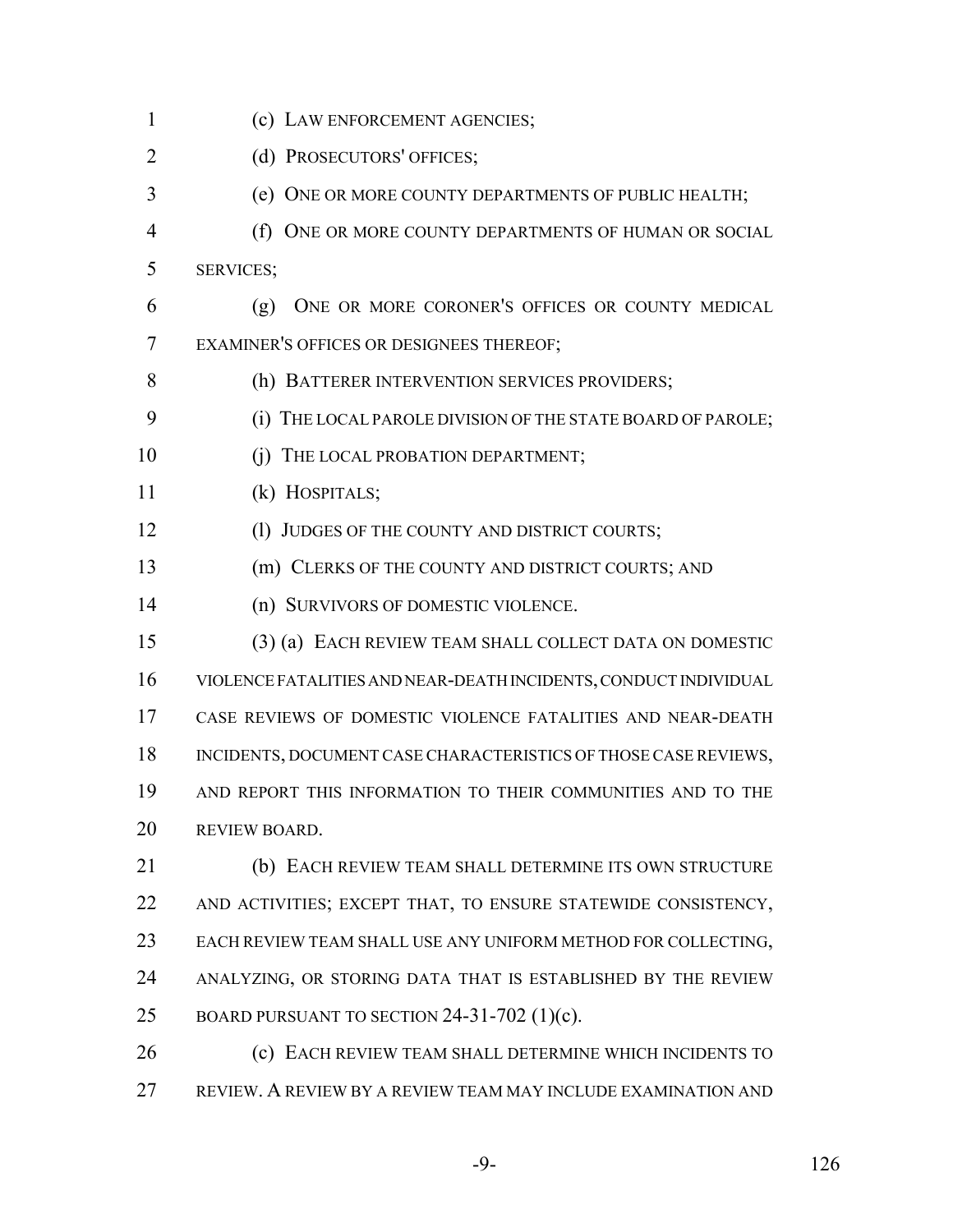CONSIDERATION OF:

(I) EVENTS LEADING UP TO THE DOMESTIC VIOLENCE INCIDENT;

 (II) AVAILABLE RESOURCES OF THE CRIMINAL LEGAL SYSTEM AND COMMUNITY;

(III) CURRENT LAWS AND POLICIES;

 (IV) ACTIONS TAKEN BY INDIVIDUALS AND AGENCIES, INCLUDING INDIVIDUALS AND AGENCIES OF THE CRIMINAL JUSTICE AND HUMAN SERVICES SYSTEMS, RELATED TO THE INCIDENT AND THE PARTIES; AND

 (V) ANY OTHER INFORMATION OR ACTION DEEMED RELEVANT BY THE REVIEW TEAM, INCLUDING A REVIEW OF PUBLIC RECORDS AND RECORDS FOR WHICH PUBLIC RECORDS EXEMPTIONS ARE GRANTED.

 (4) EACH REVIEW TEAM SHALL SUBMIT DATA AND 13 RECOMMENDATIONS TO THE REVIEW BOARD:

 (a) ON OR BEFORE SEPTEMBER 1 OF EACH YEAR FOLLOWING THE YEAR IN WHICH THE REVIEW TEAM WAS ESTABLISHED; OR

 (b) IN THE CASE OF A REVIEW TEAM IN EXISTENCE ON THE 17 EFFECTIVE DATE OF THIS SECTION, ON OR BEFORE SEPTEMBER 1, 2018, AND ON OR BEFORE SEPTEMBER 1 EACH YEAR THEREAFTER.

 (5) (a) NOTWITHSTANDING SUBSECTION (1) OF THIS SECTION, NO MORE THAN ONE REVIEW TEAM MAY BE CREATED IN ANY JUDICIAL 21 DISTRICT. REVIEW TEAMS IN EXISTENCE ON THE EFFECTIVE DATE OF THIS SECTION ARE RECOGNIZED AS REVIEW TEAMS UNDER THIS PART 7.

 (b) NOTHING IN THIS SECTION REQUIRES THE FORMATION OF A REVIEW TEAM.

 (6) IF A LOCAL OR REGIONAL CHILD FATALITY PREVENTION REVIEW TEAM IS CREATED IN A JUDICIAL DISTRICT PURSUANT TO SECTION 25-20.5-404, IT MAY OPERATE AS A DOMESTIC VIOLENCE REVIEW TEAM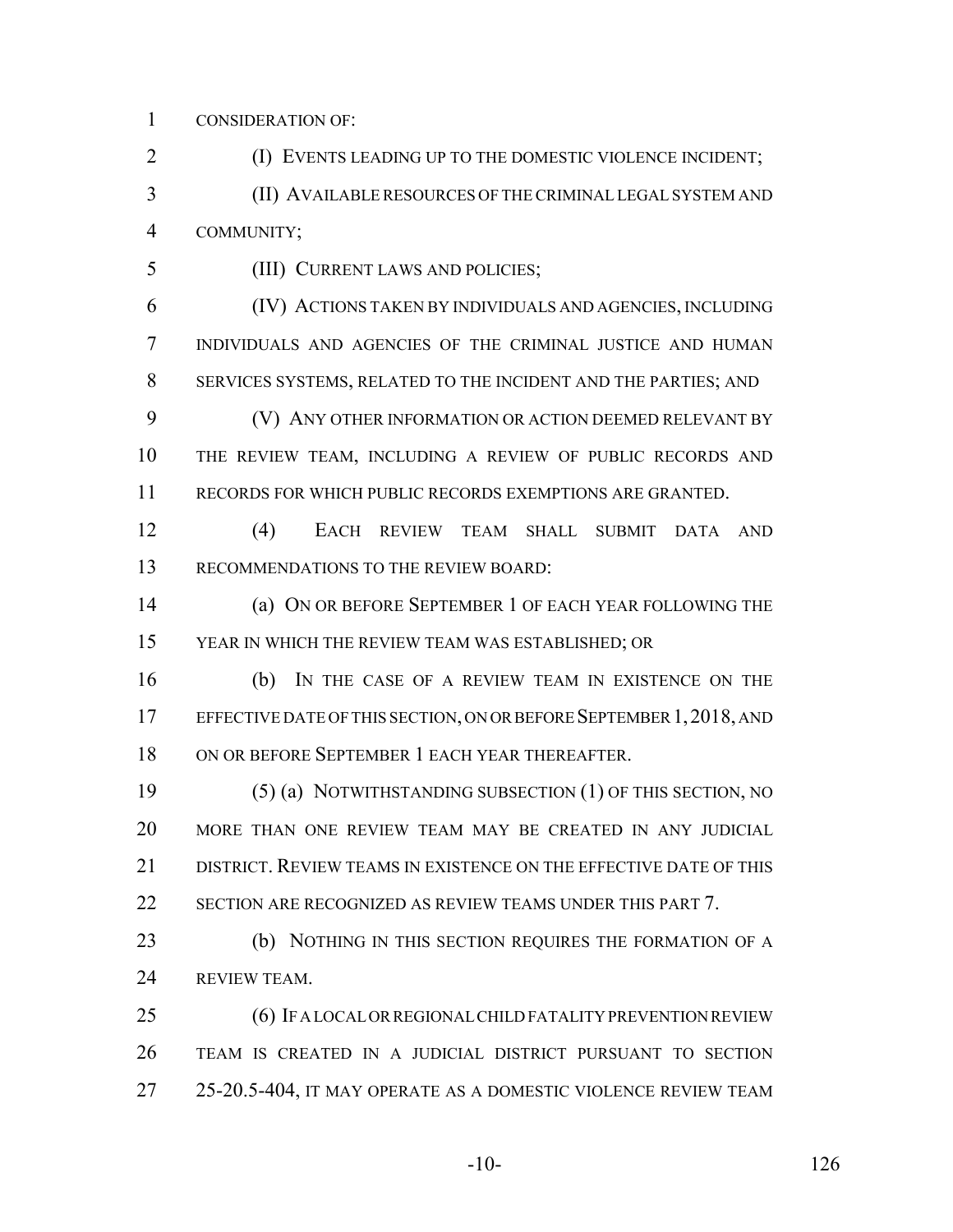PURSUANT TO THIS SECTION, SO LONG AS IT:

 (a) USES A UNIFORM METHOD FOR COLLECTING, ANALYZING, OR STORING DATA THAT IS ESTABLISHED BY THE REVIEW BOARD PURSUANT TO SECTION 24-31-702 (1)(c); AND

 (b) INCLUDES DOMESTIC VIOLENCE EXPERTISE FROM ENTITIES DESCRIBED IN SUBSECTION (2) OF THIS SECTION.

 (7) NOTWITHSTANDING ANY PROVISION OF THIS SECTION, A LOCAL OR REGIONAL CHILD FATALITY PREVENTION REVIEW TEAM IS AUTHORIZED TO REVIEW CASE DATA ONLY FROM CASES THAT HAVE BEEN CLOSED BY EACH LAW ENFORCEMENT AGENCY THAT INVESTIGATED OR PROSECUTED EACH SUCH CASE.

 **24-31-704. Access to records - confidentiality - public access - immunity.** (1) (a) NOTWITHSTANDING ANY OTHER STATE LAW TO THE CONTRARY, BUT SUBJECT TO THE REQUIREMENTS OF APPLICABLE PROVISIONS OF FEDERAL LAW, THE REVIEW BOARD AND REVIEW TEAMS HAVE ACCESS TO RECORDS AND INFORMATION THAT ARE RELEVANT TO A REVIEW OF A DOMESTIC VIOLENCE FATALITY AND THAT ARE IN THE POSSESSION OF A STATE OR LOCAL GOVERNMENTAL AGENCY.

 (b) THE REVIEW BOARD AND REVIEW TEAMS MAY ACCESS MENTAL HEALTH AND SUBSTANCE ABUSE TREATMENT RECORDS ONLY WITH THE WRITTEN CONSENT OF APPROPRIATE PARTIES IN ACCORDANCE WITH APPLICABLE FEDERAL AND STATE LAW.

 (2) (a) ALL REVIEW BOARD AND REVIEW TEAM MEETINGS; ACTIVITIES OF THE REVIEW BOARD AND REVIEW TEAMS, INCLUDING ACTIVITIES OF ANY ISSUE-SPECIFIC PANEL OR AD HOC SUBCOMMITTEE FORMED BY THE REVIEW BOARD OR BY REVIEW TEAMS; REVIEW BOARD AND REVIEW TEAM MEETING NOTES AND STATEMENTS; HEALTH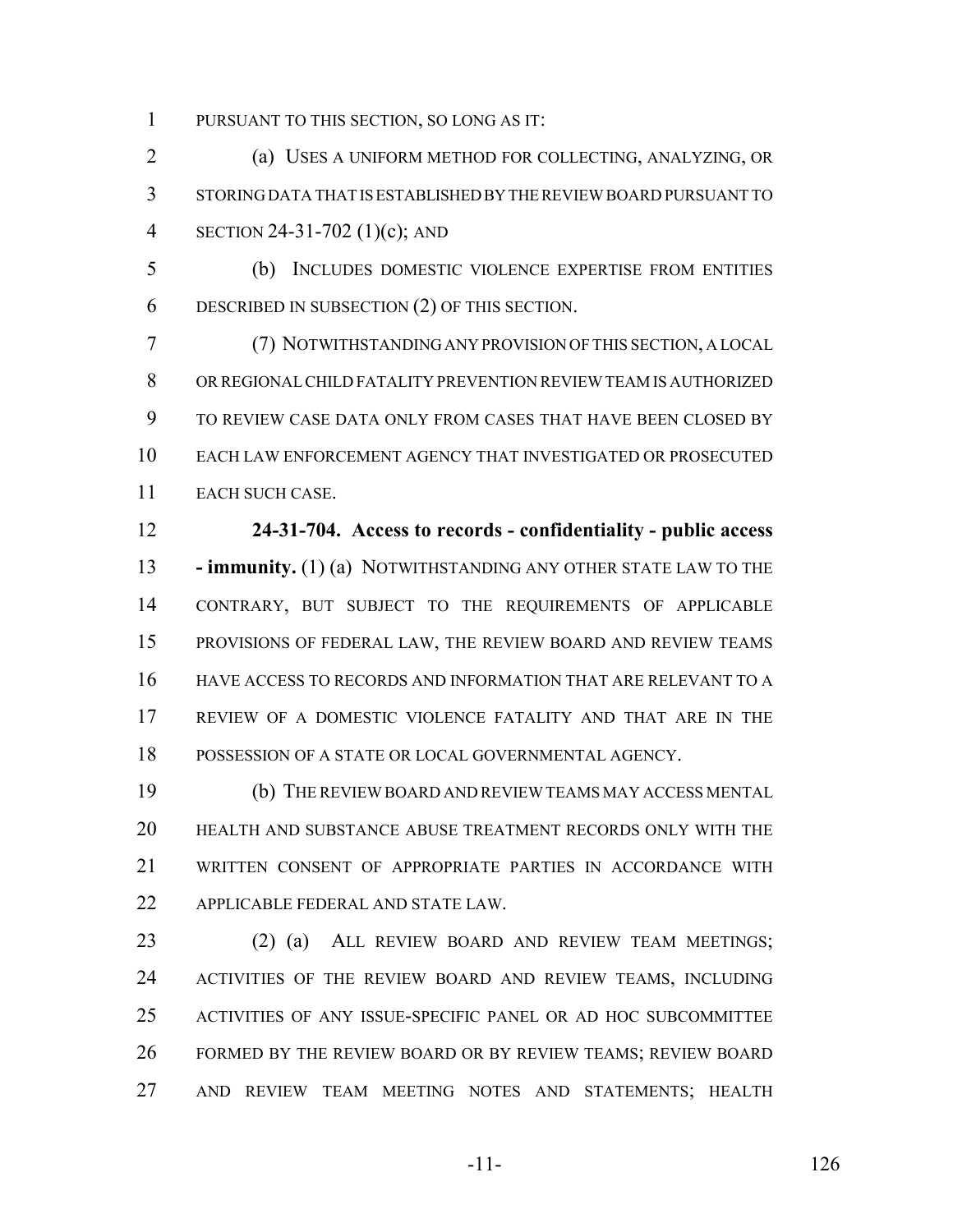INFORMATION AND MEDICAL RECORDS OBTAINED BY THE REVIEW BOARD OR BY REVIEW TEAMS; AND ANY INFORMATION OBTAINED BY THE DEPARTMENT IN CONNECTION WITH THE REVIEW BOARD OR REVIEW TEAMS ARE CONFIDENTIAL AND ARE NOT SUBJECT TO:

 (I) THE OPEN MEETINGS PROVISIONS OF THE "COLORADO SUNSHINE ACT OF 1972" SET FORTH IN SECTION 24-6-402;

 (II) THE "COLORADO OPEN RECORDS ACT", PART 2 OF ARTICLE 72 8 OF TITLE 24; OR

 (III) SUBPOENA, DISCOVERY, OR INTRODUCTION INTO EVIDENCE IN ANY CIVIL OR CRIMINAL PROCEEDING, UNLESS THE INFORMATION WAS OBTAINED FROM ANOTHER SOURCE THAT IS SEPARATE AND APART FROM 12 THE REVIEW BOARD OR REVIEW TEAMS.

 (b) EACH MEMBER OF THE REVIEW BOARD, EACH MEMBER OF A REVIEW TEAM, AND EACH INVITED PARTICIPANT AT A MEETING SHALL SIGN A STATEMENT INDICATING AN UNDERSTANDING OF AND ADHERENCE TO CONFIDENTIALITY REQUIREMENTS.A PERSON WHO KNOWINGLY VIOLATES CONFIDENTIALITY REQUIREMENTS COMMITS A CLASS 3 MISDEMEANOR AND, UPON CONVICTION, SHALL BE PUNISHED AS PROVIDED IN SECTION 18-1.3-501.

**(c)** A MEMBER OF THE REVIEW BOARD, A MEMBER OF A REVIEW TEAM, A PERSON WHO ATTENDS A REVIEW TEAM MEETING, AND A PERSON WHO PRESENTS INFORMATION TO A REVIEW TEAM ARE NOT SUBJECT TO EXAMINATION IN ANY CIVIL OR CRIMINAL PROCEEDING CONCERNING INFORMATION PRESENTED TO MEMBERS OF THE REVIEW TEAM OR OPINIONS FORMED BY THE REVIEW TEAM BASED ON THAT INFORMATION. A PERSON MAY, HOWEVER, BE EXAMINED CONCERNING INFORMATION REVIEWED BY THE REVIEW BOARD OR A REVIEW TEAM THAT IS OTHERWISE AVAILABLE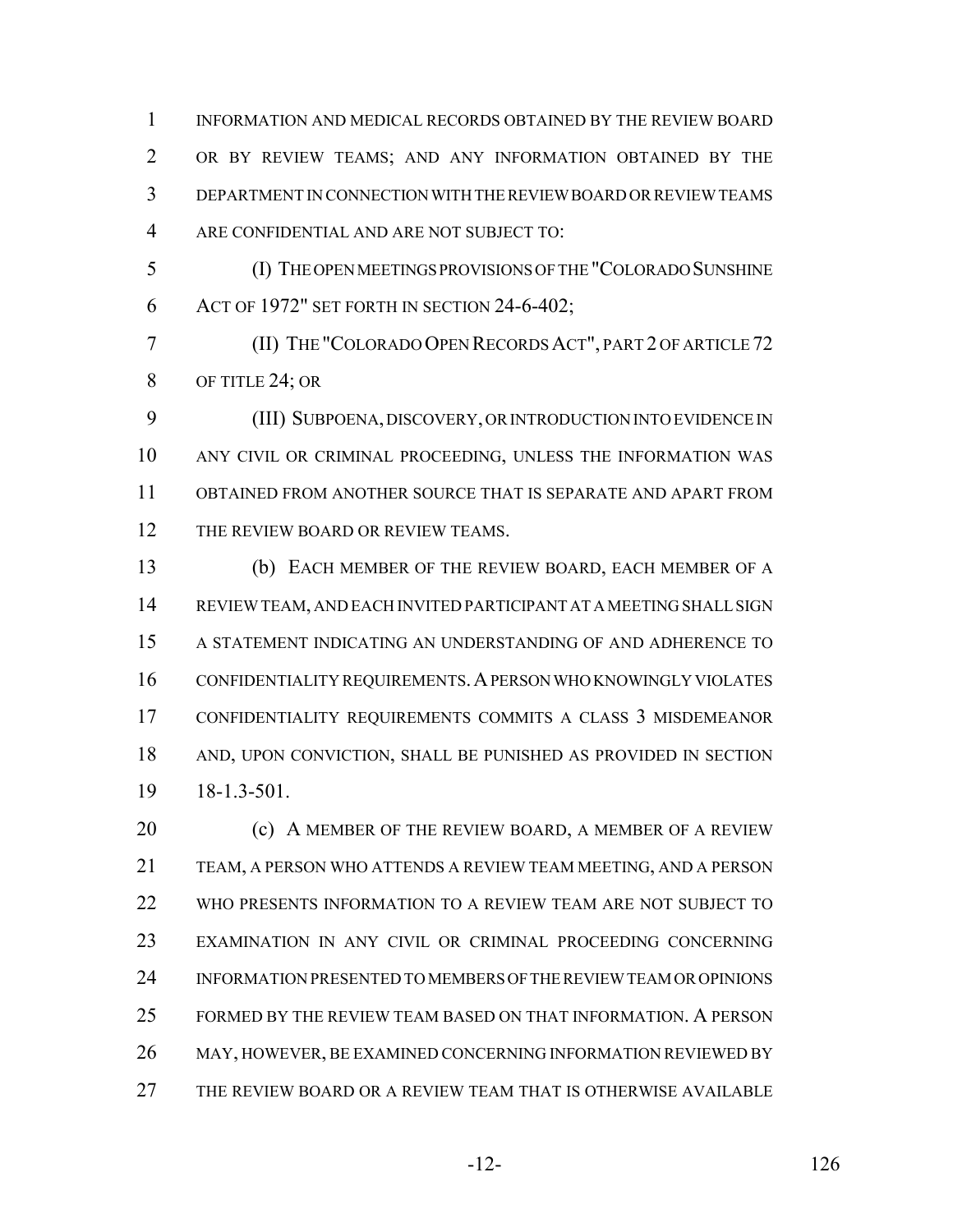TO THE PUBLIC OR THAT IS REQUIRED TO BE REVEALED BY THAT PERSON IN AN OFFICIAL CAPACITY.

 (d) INFORMATION, DOCUMENTS, RECORDS, NOTES, MEMORANDA, AND DATA OF THE REVIEW BOARD AND THE REVIEW TEAMS ARE NOT SUBJECT TO SUBPOENA, DISCOVERY, OR INTRODUCTION INTO EVIDENCE IN ANY ACTION IN ANY COURT OR BEFORE ANY TRIBUNAL, BOARD, AGENCY, OR PERSON AND MAY NOT BE EXHIBITED OR DISCLOSED IN ANY WAY BY ANY PERSON UNLESS THE INFORMATION WAS OBTAINED FROM ANOTHER SOURCE THAT IS SEPARATE AND APART FROM THE REVIEW BOARD OR REVIEW TEAMS, EXCEPT AS MAY BE NECESSARY FOR FURTHERING THE DUTIES OF THE REVIEW BOARD OR THE REVIEW TEAMS OR IN RESPONSE TO AN ALLEGED VIOLATION OF A CONFIDENTIALITY AGREEMENT PURSUANT TO 13 SUBSECTION (2)(b) OF THIS SECTION.

 (3) A MEMBER OF THE REVIEW BOARD, A MEMBER OF A REVIEW TEAM, AND ANY PERSON ACTING AS A WITNESS TO, INCIDENT REPORTER TO, OR INVESTIGATOR FOR THE REVIEW BOARD OR A REVIEW TEAM IS NOT LIABLE FOR ANY ACT OR PROCEEDING UNDERTAKEN OR PERFORMED WITHIN THE SCOPE OF THE FUNCTIONS OF THE REVIEW BOARD OR REVIEW TEAM UNLESS HE OR SHE ACTED IN BAD FAITH, WITH MALICIOUS PURPOSE, OR IN A MANNER EXHIBITING WANTON AND WILLFUL DISREGARD OF HUMAN RIGHTS, SAFETY, OR PROPERTY.

 **24-31-705. Colorado domestic violence fatality review board contracts - grants - cash fund created.** (1) TO FULFILL ITS DUTIES UNDER THIS PART 7 AND SUBJECT TO AVAILABLE MONEY IN THE FUND 25 CREATED IN SUBSECTION  $(1)(e)$  OF THIS SECTION, THE DEPARTMENT AND 26 THE REVIEW BOARD MAY:

(a) HIRE STAFF AND CONTRACT WITH CONSULTANTS WITH

-13- 126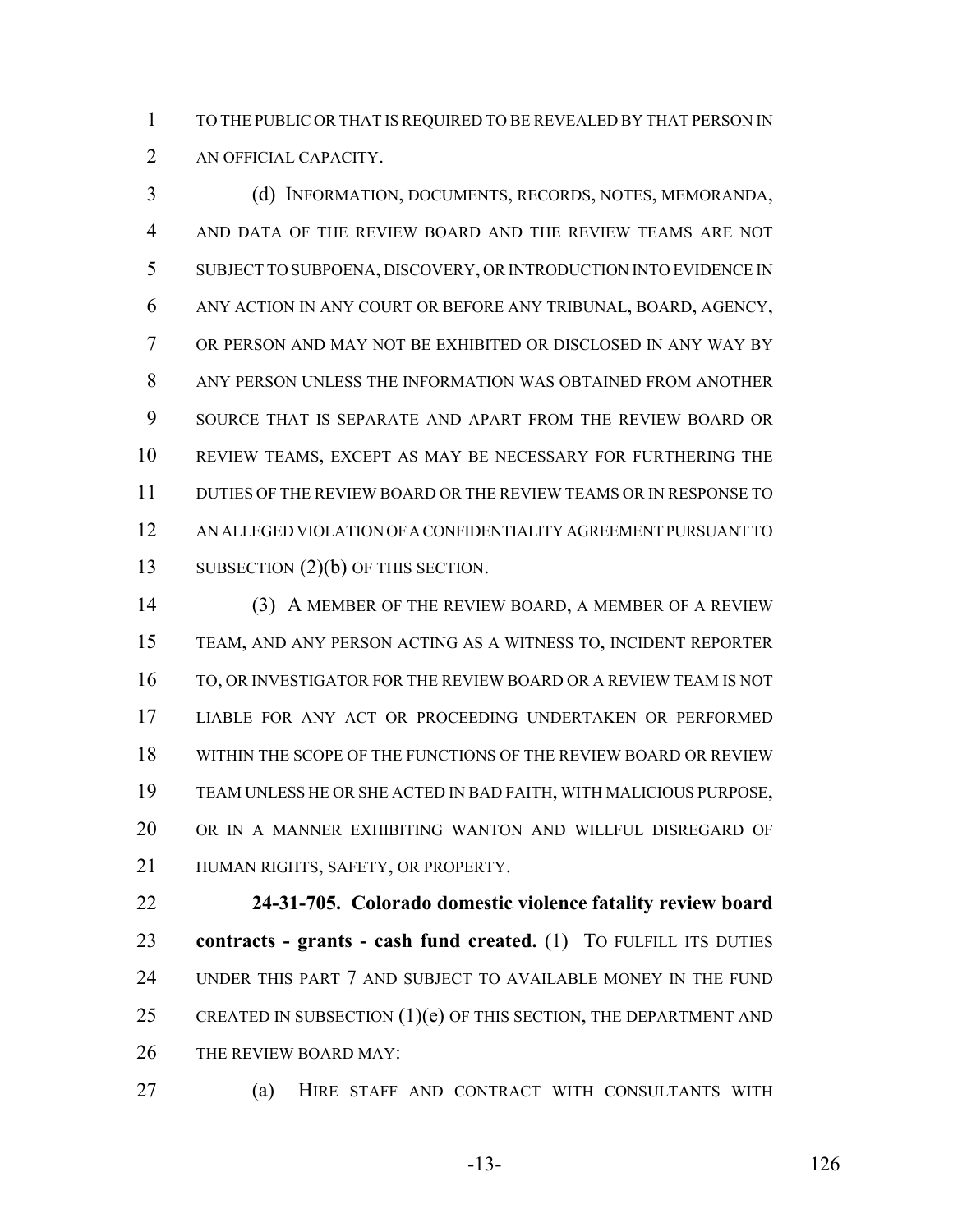EXPERTISE IN DOMESTIC VIOLENCE FATALITY REVIEW;

2 (b) CONTRACT WITH LOCAL ENTITIES;

 (c) EXPEND MONEY FROM THE FUND TO PAY THE DIRECT AND 4 INDIRECT COSTS OF IMPLEMENTING THIS PART 7;

 (d) EXPEND MONEY FROM THE FUND TO REIMBURSE LOCAL REVIEW TEAMS FOR THE DIRECT AND INDIRECT COSTS OF IMPLEMENTING THIS PART 7;

 (e) SEEK, ACCEPT, AND EXPEND GIFTS, GRANTS, AND DONATIONS FROM PRIVATE OR PUBLIC SOURCES FOR THE PURPOSES OF ESTABLISHING THE REVIEW BOARD AND CARRYING OUT ITS DUTIES. THE DEPARTMENT AND THE REVIEW BOARD SHALL TRANSMIT ANY SUCH GIFT, GRANT, OR 12 DONATION TO THE STATE TREASURER, WHO SHALL CREDIT THE SAME TO THE COLORADO DOMESTIC VIOLENCE REVIEW BOARD CASH FUND, WHICH FUND IS HEREBY CREATED. THE MONEY IN THE FUND IS APPROPRIATED ANNUALLY TO THE FUND BY THE GENERAL ASSEMBLY FOR THE DIRECT AND INDIRECT COSTS ASSOCIATED WITH THE IMPLEMENTATION OF THIS PART 7. ALL MONEY IN THE FUND NOT EXPENDED FOR THE PURPOSE OF THIS PART 7 MAY BE INVESTED BY THE STATE TREASURER AS PROVIDED BY LAW. ALL INTEREST AND INCOME DERIVED FROM THE INVESTMENT AND DEPOSIT OF MONEY IN THE FUND IS CREDITED TO THE FUND. ANY UNEXPENDED AND UNENCUMBERED MONEY REMAINING IN THE FUND AT THE END OF A FISCAL YEAR REMAINS IN THE FUND AND MAY NOT BE CREDITED OR TRANSFERRED 23 TO THE GENERAL FUND OR ANOTHER FUND.

**(f)** THE REVIEW BOARD AND REVIEW TEAMS ARE ENCOURAGED TO APPLY FOR FEDERAL GRANTS.

 **24-31-706. Repeal of part.** THIS PART 7 IS REPEALED, EFFECTIVE SEPTEMBER 1, 2022.

-14- 126